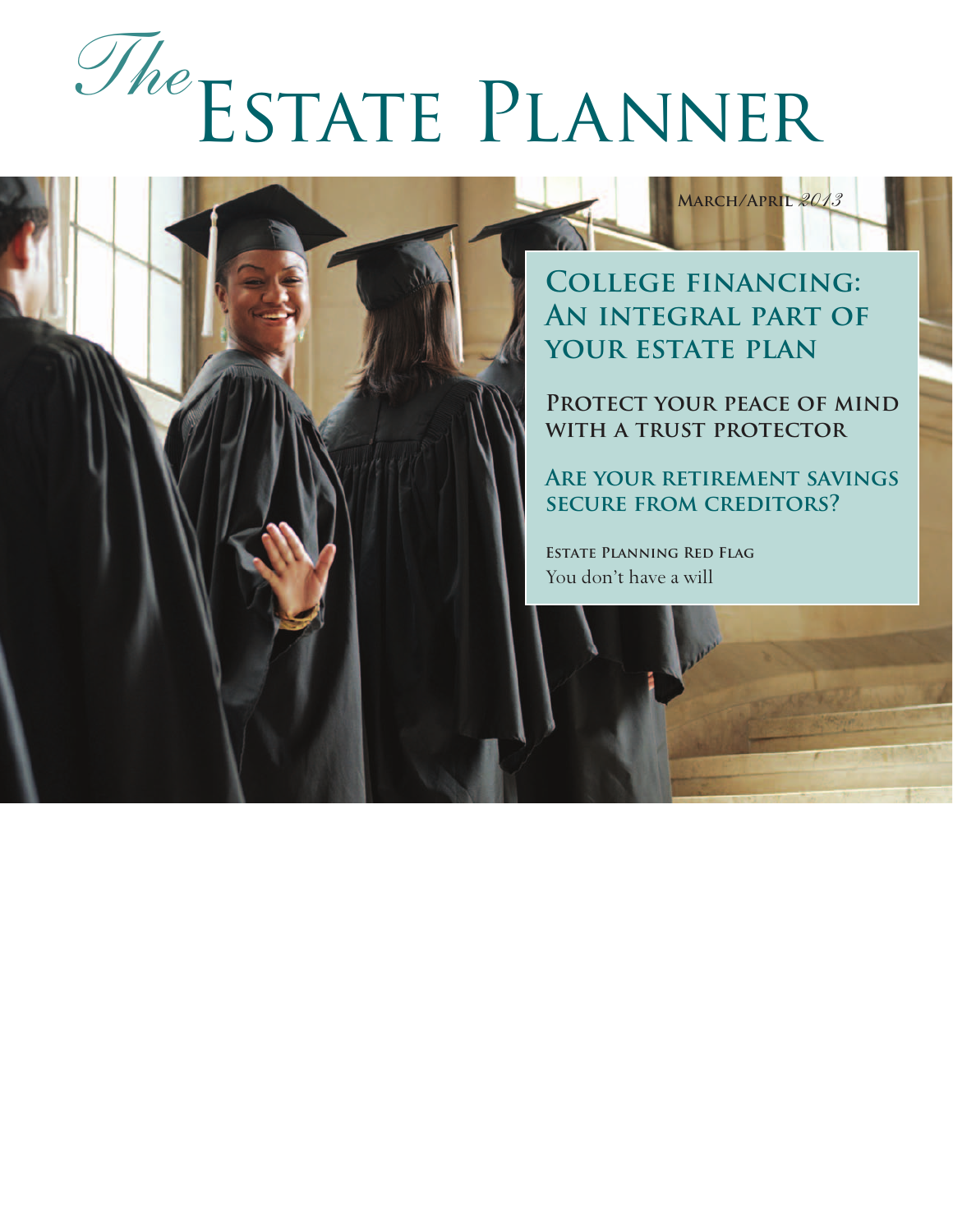## **College financing: An integral part of your estate plan**

 $\int_{\tan x}^{\pi}$ The staggering cost of college makes it critical for families to plan carefully for this major expense, and in many cases grandparents want to play a role. As you examine the many financing options for your grandchildren, be sure to consider their impact on your estate plan.

#### **Direct payments**

A simple but effective technique is to make tuition payments on behalf of your grandchild. So long as you make the payments *directly* to the college, they avoid gift and generation-skipping transfer (GST) tax without using up any of your gift or GST tax exclusions or exemptions.

But this technique is available only for tuition, not for other expenses, such as room and board, fees, books, and equipment. So it may be desirable to combine it with other techniques.

A disadvantage of direct payments is that, if you wait until the student has tuition bills to pay, there's a risk that you'll die before the funds are removed from your estate. Other techniques allow you to set aside funds for future college expenses,



shielding those funds from estate taxes. A tool that's particularly attractive for grandparents is the health and education exclusion trust. (See "To reduce pain of college tuition, apply HEET" on page 3.)

*A disadvantage of direct payments is that, if you wait until the student has tuition bills to pay, there's a risk that you'll die before the funds are removed from your estate.*

If your grandchild is planning to apply for financial aid, also be aware that most schools treat direct tuition payments as a "resource" that reduces financial aid awards on a dollar-for-dollar basis.

#### **Grantor and Crummey trusts**

Trusts offer several important benefits. For example, they can be established for one grandchild or for multiple beneficiaries, and assets contributed to the trust, together with future appreciation, are removed from your taxable estate. In addition, the funds can be used for college expenses or for other purposes. Also, if the trust is structured as a "grantor trust" for income tax purposes, its income will be taxable to you, allowing the assets to grow tax-free for the benefit of the beneficiaries.

On the downside, for financial aid purposes a trust is considered the child's asset, potentially reducing or eliminating the amount of aid available to him or her. So keep this in mind if your grandchild is hoping to qualify for financial aid.

Another potential downside is that trust contributions are considered taxable gifts. But you can reduce or eliminate gift taxes by using your annual exclusion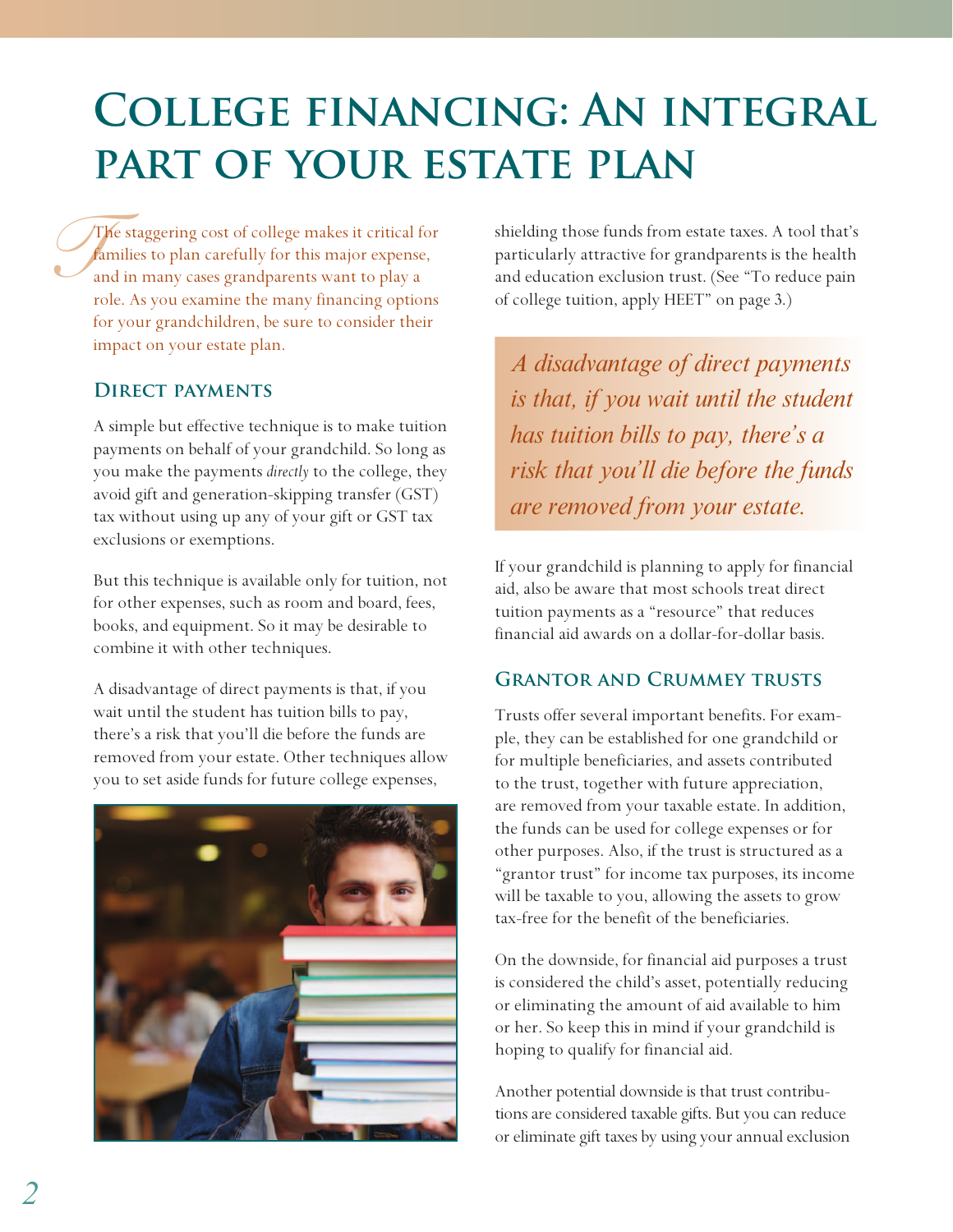(for 2013, \$14,000 per recipient; \$28,000 per recipient for gifts by married couples) or your lifetime exemption (\$5.25 million in 2013) to fund the trust. To qualify for the annual exclusion, the beneficiary must receive a *present* interest. Gifts in trust are generally considered *future* interests, but you can convert these gifts to present interests by structuring the trust as a Crummey trust.

With a Crummey trust, each time you contribute assets, you must give the beneficiaries a brief window (typically 30 to 60 days) during which they may withdraw the contribution. You also must notify beneficiaries of their withdrawal rights.

If a Crummey trust is established for a single beneficiary, annual exclusion gifts to the trust are also GST-tax-free. If there are multiple beneficiaries, however, contributions may be subject to GST. The impact of the GST tax can be mitigated, or even eliminated, if you allocate some of your GST exemption to the trust.

#### **Sec. 2503(c) minor's trust**

One alternative to a Crummey trust is a Section  $2503(c)$  minor's trust. Contributions qualify as annual exclusion gifts, even though they're gifts of future interests, provided the trust meets these requirements:

- ✦ Assets and income may be paid to or on behalf of the minor before age 21,
- ✦ Undistributed assets and income will be paid to the minor at age 21, and
- $\triangle$  If the minor dies before reaching age 21, the trust assets will be included in his or her estate.

A Sec.  $2503(c)$  trust qualifies for the annual exclusion without the need to offer Crummey withdrawal rights. Once the beneficiary turns 21, however, it's possible to extend the trust by giving the minor the opportunity to withdraw the funds for a limited

### **To reduce pain of college tuition, apply HEET**

If you want to finance college expenses for your grandchildren and other future generations at a minimal tax cost, while also giving to a charity, consider a health and education exclusion trust (HEET). A HEET is a "dynasty" trust designed to make direct payments of tuition (and, if you desire, medical expenses) on behalf of its beneficiaries.

You can use your annual exclusions and lifetime exemption to make gift-tax-free contributions. Contributed assets are removed from your estate.

Most significant, a properly designed HEET allows you to avoid generation-skipping transfer (GST) tax without using up any of your GST tax exemption. A trust can trigger GST taxes in two ways: 1) a taxable distribution to your grandchild or another "skip person" (that is, a person more than one generation below you), or 2) a taxable termination, in which all nonskip trust interests terminate and only skip interests remain.

A HEET avoids taxable distributions by making direct payments to educational or health care organizations. And it avoids taxable terminations by granting a significant interest (usually 10% or more) to a charity, which ensures that there's always at least one nonskip interest.

> time (30 days, for example). After that, contributions to the trust no longer qualify for the annual exclusion, unless you've designed it to convert to a Crummey trust. Then, so long as you comply with the applicable rules, gifts to the trust will qualify for the annual exclusion.

#### **An integrated approach**

Other college financing options include Sec. 529 college savings and prepaid tuition plans, savings bonds, retirement plan loans, Coverdell Education Savings Accounts, and various other tax-advantaged accounts. The best approach is to integrate college financing into your estate planning efforts and to select options that help you optimize your family's overall financial situation.  $\bullet$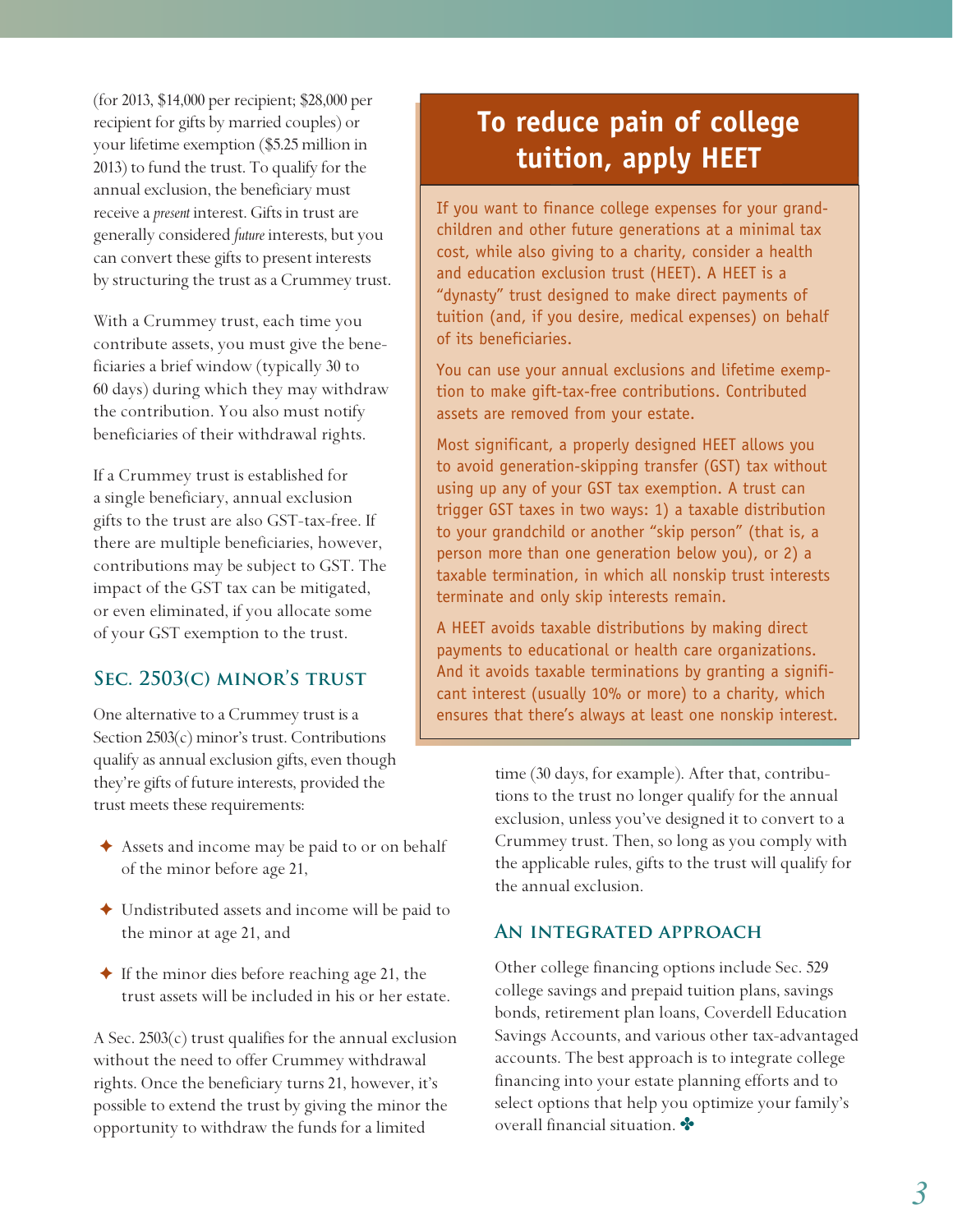## PROTECT YOUR PEACE OF MIND WITH A TRUST PROTECTOR

When Will created an irrevocable trust, he under-<br>stood that he was relinquishing control of the<br>assets he placed in the trust. He appointed a family<br>member as trustee to overcee the distribution of stood that he was relinquishing control of the assets he placed in the trust. He appointed a family member as trustee to oversee the distribution of assets after his death, but he wasn't 100% comfortable that this person could effectively handle all of a trustee's responsibilities. Will's estate planning advisor suggested he appoint a trust protector.

#### **What are the responsibilities?**

A trust protector is to a trustee what a corporate board of directors is to a CEO. A trustee manages the trust on a day-to-day basis. The protector oversees the trustee and weighs in on critical decisions, such as the sale of closely held business interests or investment transactions involving large dollar amounts.

There's virtually no limit to the powers you can confer on a trust protector. For example, a trust protector can be given the powers to replace a trustee, appoint a successor trustee or successor trust protector, approve or veto investment decisions, and resolve disputes between trustees and beneficiaries.

It may be tempting to provide a protector with a broad range of powers, but this can hamper the trustee's ability to manage the trust efficiently. The idea is to protect the integrity of the trust, not to appoint a co-trustee.

#### **What are the upsides?**

Trust protectors offer many benefits. For example, a protector with the power to remove and replace the trustee can do so if the trustee develops a conflict of interest or fails to manage the trust assets in the beneficiaries' best interests.



A protector with the power to modify the trust's terms can correct mistakes in the trust document or clarify ambiguous language. Or, a protector with the power to change the way trust assets are distributed if necessary to achieve your original objectives can help ensure your loved ones are provided for in the way you would have desired.

Suppose, for example, that your trust provides that assets will be distributed to your son after he graduates from college and is gainfully employed. After college, however, your son decides to spend two years in the Peace Corps. If that doesn't meet the trust's strict definition of "gainfully employed,"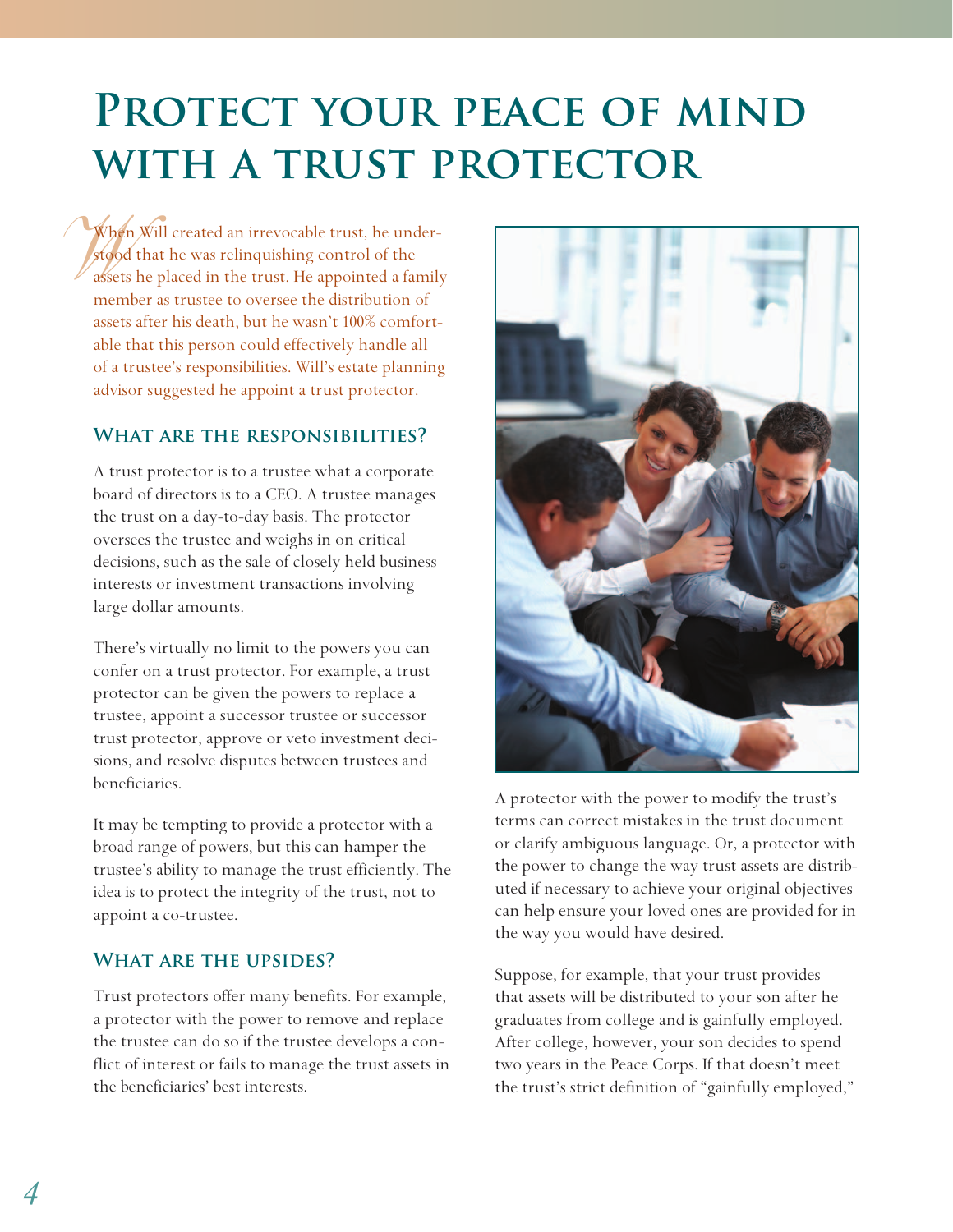yet your son did well academically and has demonstrated an ability to manage money responsibly, the trust could authorize the protector to modify the trust to allow for early distributions.

*It may be tempting to provide a protector with a broad range of powers, but this can hamper the trustee's ability to manage the trust efficiently.*

#### **Whom should you appoint?**

Choosing the right trust protector is critical. Given the power he or she has over your family's wealth, you'll want to choose someone whom you trust and who's qualified to make investment and other financial decisions. Many people appoint a trusted advisor — such as an accountant, attorney or investment advisor — who may not be able or

willing to serve as trustee but who can provide an extra layer of protection by monitoring the trustee's performance.

Appointing a family member as protector is possible, but it can be risky. If the protector is a beneficiary or has the power to direct the trust assets to him- or herself (or for his or her benefit), this power could be treated as a general power of appointment, exposing the protector to gift and estate tax liability and potentially triggering other negative tax consequences.

#### **Is a trust protector right for you?**

After Will decided to appoint a trust protector for his irrevocable trust, his estate planning advisor ensured that the trust documents clearly defined the protector's role and authority. Without such clarity, misunderstandings between the trustee and trust protector may result. If you're considering appointing a protector, your estate planning advisor can help you determine what powers and duties will best complement your estate planning objectives.

## **Are your retirement savings secure from creditors?**

*E*Estate planning and asset protection go hand-inhand. After all, no matter how well your estate plan is designed, it won't do much good if you have no wealth to share with your family.

If you have significant assets in employer-sponsored retirement plans or IRAs, it's important to understand the extent to which those assets are protected against creditors' claims and, if possible, to take steps to strengthen that protection.

#### **Employer plans**

Most qualified plans — such as pension, profit-sharing and  $401(k)$  plans — are protected against creditors' claims, both in and out of bankruptcy, by the Employee Retirement Income Security Act (ERISA). This protection also extends to 403(b) and 457 plans.

IRA-based employer plans — such as Simplified Employee Pension (SEP) plans and Savings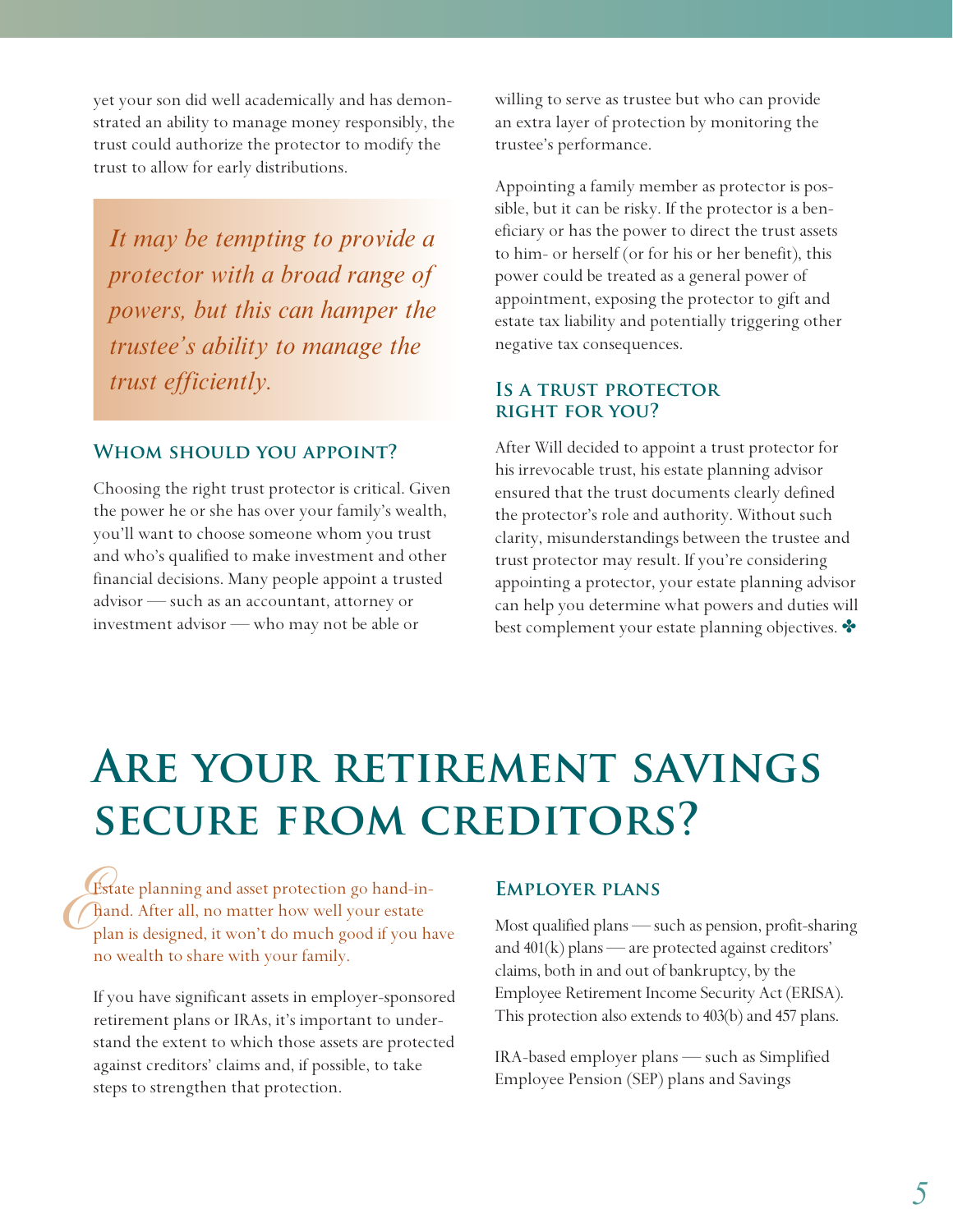Incentive Match Plans for Employees (SIMPLE) IRAs — are protected in bankruptcy. But there's some uncertainty over whether they're protected outside of bankruptcy.

#### **IRAs**

The level of asset protection available for IRAs depends in part on whether the owner is involved in bankruptcy proceedings.

In a bankruptcy context, creditor protection is governed by federal law. Under the Bankruptcy Abuse Prevention and Consumer Protection Act of 2005 (BAPCPA), both traditional and Roth IRAs are exempt from creditors' claims up to an inflation-adjusted \$1 million. The exemption through the first quarter of 2012 is \$1,171,650; it's scheduled to be adjusted on April 1, 2013.

The IRA limit doesn't, however, apply to amounts rolled over from a qualified plan or a  $403(b)$  or 457 plan — or to any earnings on those amounts. Suppose, for example, that you have \$4 million invested in a 401(k) plan. If you roll it over into an IRA, the entire \$4 million, plus all future earnings, will generally continue to be exempt from creditors' claims in bankruptcy.

*IRA-based employer plans are protected in bankruptcy, but there's some uncertainty over whether they're protected outside of bankruptcy.*

To ensure that rollover amounts are fully protected, it's a good idea to keep those funds in separate IRAs rather than commingling them



with any contributory IRAs you might own. Also, make sure the rollover is fully documented and the word "rollover" is part of its name. Bear in mind, too, that once a distribution is made from the IRA, it's no longer protected.

Outside bankruptcy, the protection afforded an IRA depends on state law. Most states provide traditional and Roth IRAs with some protection against creditors' claims, ranging from the amount needed for the owner's support to a full exemption. It's uncertain whether SEP plans or SIMPLE IRAs are protected outside of bankruptcy; there's some precedent for the argument that state-law exemptions don't apply to these IRAs.

#### **What about inherited IRAs?**

Federal courts are divided on whether bankruptcy protection extends to inherited IRAs. In a nonbankruptcy context, some states expressly exempt